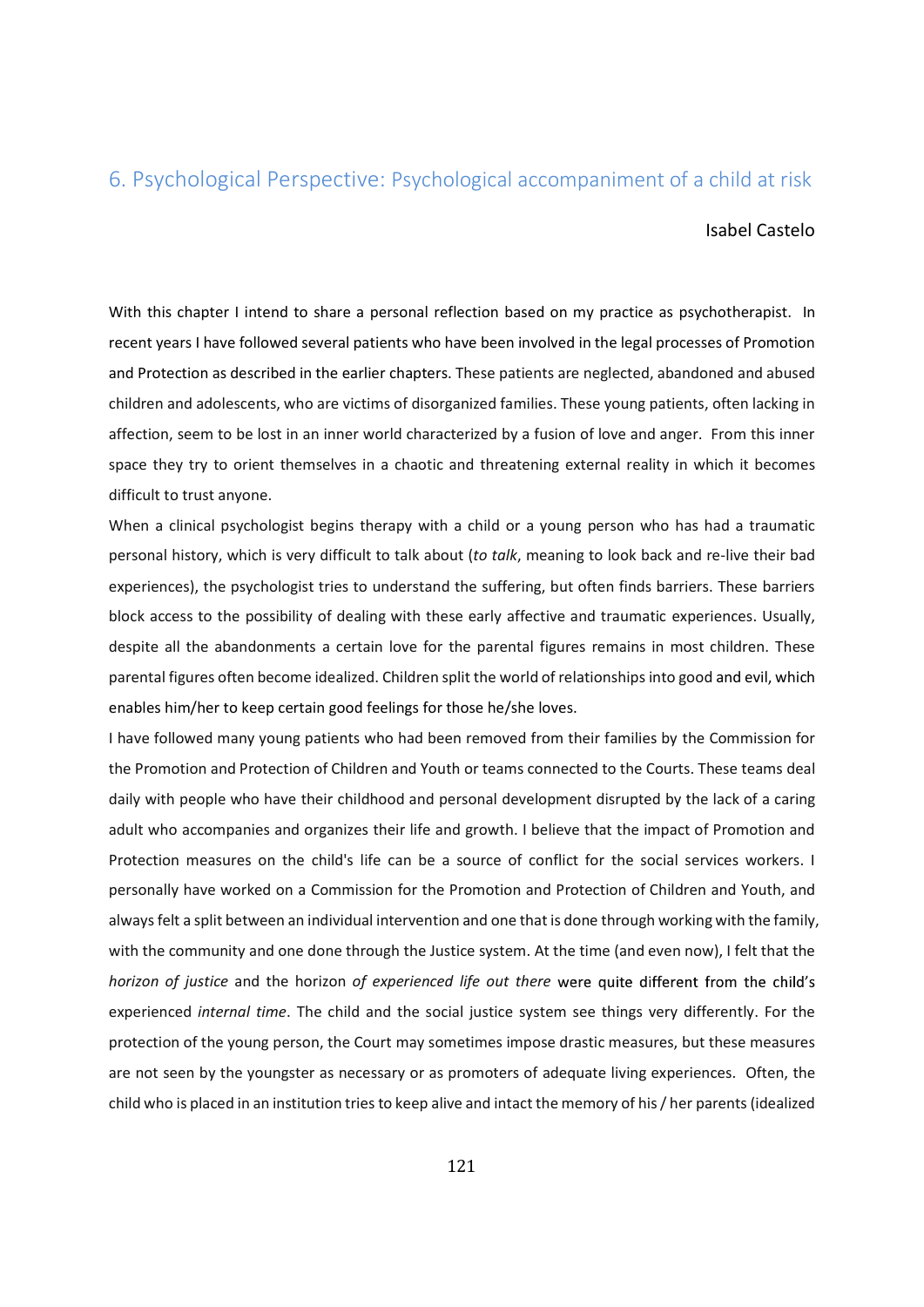and guarded internally as good people) and projects the blame for the estrangement of the family onto the social workers and the Court. The social workers and the Court are the bad figures who may be seen as objects of their hatred and anger, an anger that has been displaced from the real abusers.

These are the young patients who sometimes arrive at my office, sent by the Commission for the Promotion and Protection of Children and Youth or teams connected to the Courts, who are seeking to ensure for the youngsters a psychological treatment which will lead to the overcoming of experienced traumas, violence and abandonment. These are difficult cases, where the integration of relationship experiences has been disrupted by the primacy of hatred over love, the absence of affection over companionship, and of indifference over caring attention.

The intervention of the clinical psychologist who treats one of these children begins with presenting himself/herself as a figure embodying a caring relationship and as a trusted adult. Can this heal that suffering? Could it be true that what one suffers in the traumas of life can be treated and overcome by a positive caring relationship? I think it can but the pain, perhaps, will never be entirely forgotten nor disappear.

I will frame my thoughts with reference to an author, a psychoanalyst and English pediatrician, whose ideas have echoed in me and have guided my clinical practice. Donald Woods Winnicott was born in 1896 into a wealthy family in Plymouth, Devon, England. He studied medicine, specialized in Pediatrics and worked for 40 years at Queens Hospital for Children and at Paddington Green Children's Hospital (Grolick, 1993; Masud Khan, 1993). After reading a work by Freud, he became interested in Psychoanalysis, and decided to undergo a personal analysis. Masud Khan (1993), his disciple and patient writes, "... he was a soul both jovial and disturbed; and he fully explored both these aspects in his life and work "(p.10).

Winnicott worked on the theory of Object Relations and was often considered an environmentalist (in the sense of psychological development), since he essentially studied the preponderant influence of environment on healthy emotional development.

It is also my understanding that the mother-child relationship, the baby's first relationship, is an essential pillar of healthy emotional development. Mother-child relationship has been approached from several perspectives. However, they all agree that, "...it is essential for the mental health of the child that the infant and the young child should experience a warm, intimate and continuous relationship with the mother . . . in which both find satisfaction and pleasure" (Bowlby 1981, p. 13).

Winnicott (1956, 1970) formulated a very beautiful concept, the primary maternal preoccupation for defining a psychological state that allows the mother to be able to be essentially child-oriented for a given period of time. According to this concept, the biological mother at the end of her pregnancy acquires an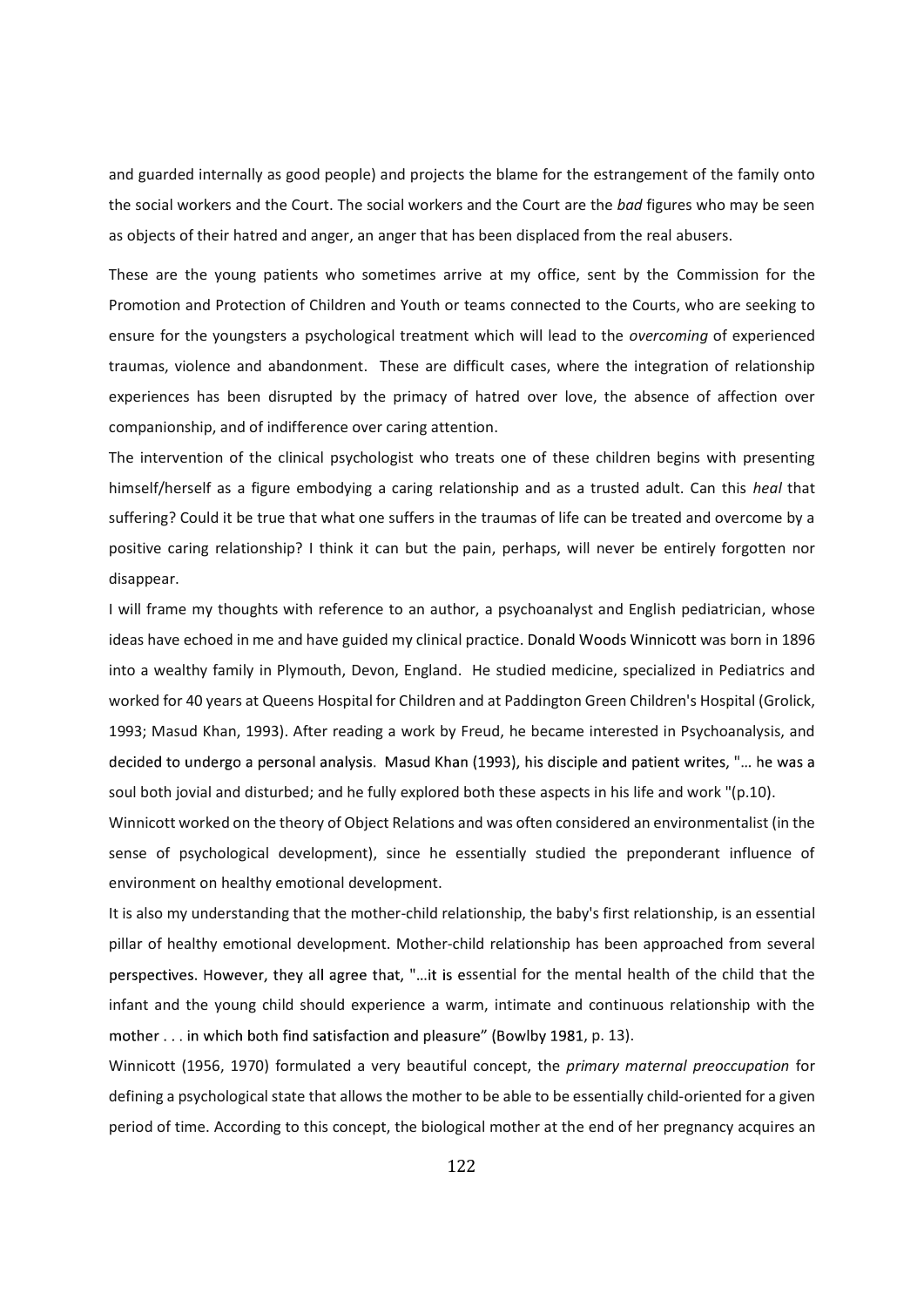ability to identify with her baby, so that when he/ she is born, the now *devoted* mother can anticipate his/ her needs. This anticipation is essential for the child to be satisfied. For example, when the child is hungry, he/ she cries and is fed immediately. This makes the child, through the relationship with the other, feel recognized and loved, protected, contained and integrated. The author speaks of the three functions of a mother. She is an imperfect mother, but according to Winnicott she is a good-enough mother because, at a certain point, she is also capable of failing when she realizes that the child can endure some frustration. Maternal roles include *holding* capacity, which is the mother's lap, the physical restraint that helps contain and integrate the often intense anguish of the child. Frustration, as Winnicott put it, is necessary for psychic integration. In the early days, when the baby cries (and makes that special cry which seems very disharmonious), he/ she will calm down when nestled in the lap ... the lap is a physical restraint that helps the disorganized emotion suddenly make sense and become bearable and organized. A good-enough mother is one who, in providing the holding space for the child, allows self-integration and enables a progressive capacity to deal with negative feelings. Another maternal function is handling, which is the way the mother picks up the baby and changes his clothes and his diaper. Handling allows the baby to perceive that he/ she is a separate being from the mother, gradually defining the limits of the Self and the Other, leading to the separation between the inner child and the external world. The third function of the good-enough mother, according to Winnicott, is a very beautiful function because it concerns how life is presented to the child. The author called it *object presenting*. This function is found in the maternal task of presenting holding, handling and presenting the breast (at the time of breastfeeding) and in the expressions of her face and her gaze. We can associate this task with the mirror function of the mother's face. At the earliest stages of development, when the baby looks at the mother's face he sees himself, full of affection (Winnicott, 1975).

These maternal qualities are not amenable to being taught, nor do they depend on the mother's intellectual or cultural level. But it is critical that the mother be healthy, both for attaining this state and to recover from it (primary maternal preoccupation) as soon as the child's growth and autonomy allow (Winnicott, 1958).

The early mother-infant relationship, "... allows the baby, in the relationship with his mother ... to understand that he is not alone, through the reading that he makes of his mother's eyes" (Sá, 1995, p. 43). Moreover, the good enough mother is one who "...intimately knows the baby because she guesses the child's needs and intuits his feelings, letting himself guess and try to know her." (Sá, 1995, p. 100).

But what happens when, due to different circumstances, this mother is absent from the child's life? We know today that disturbances in the early mother-infant relationship will disturb normal psychic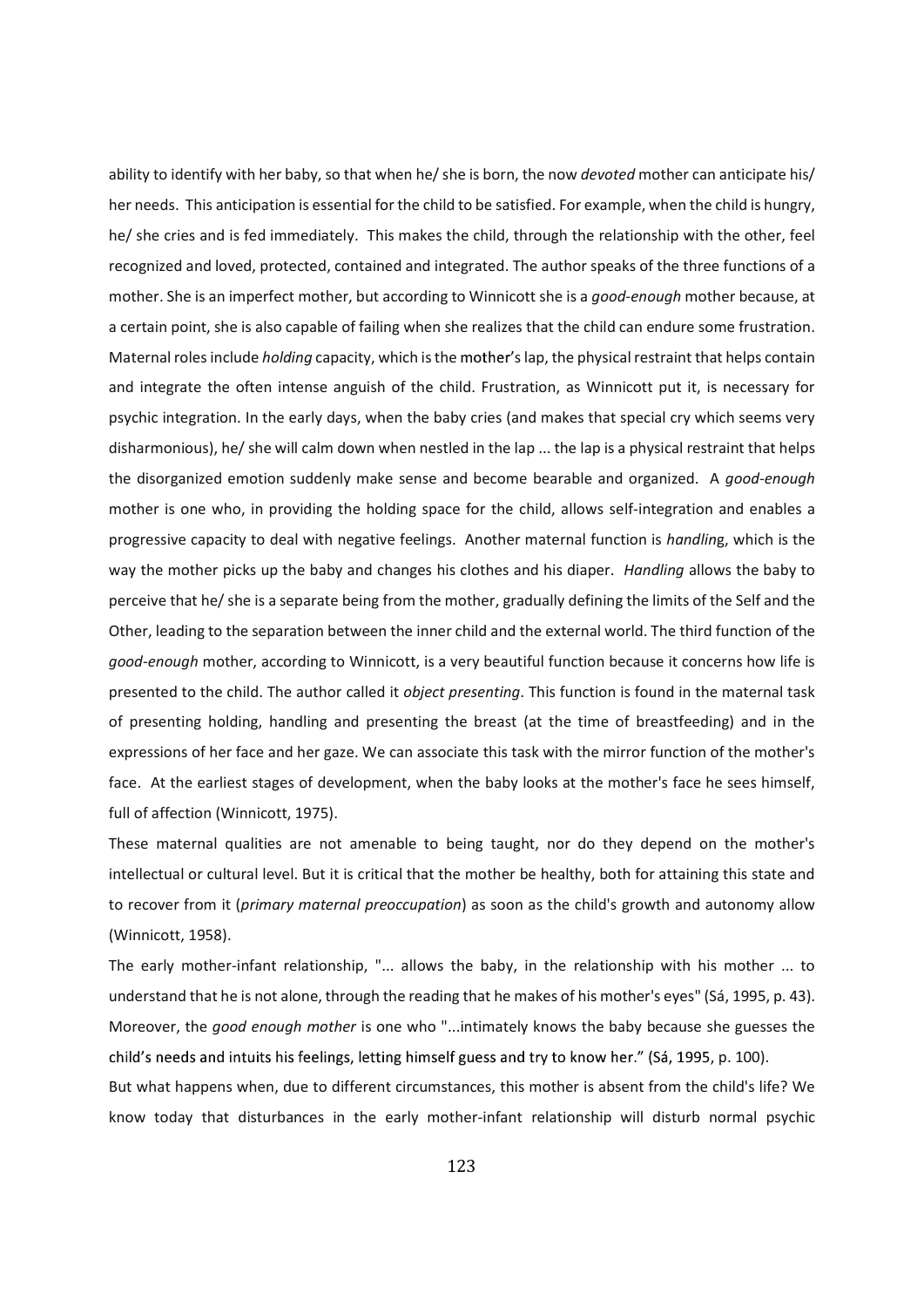structuring, conditioning the emergence of vulnerability and possible disturbances in the ability to repair later relationships (Castelo, 2001). They may also be causes of separation anxiety and difficulties of individuation, as well as lead to the emergence of various psychogenic diseases in the child (Spitz, 1998). Maternal psychopathology and mother-child separation are both important causes of environmental failure. However, even when the stages of early development have been satisfactory, a firm and stable environment remains important for a long time, since only the cumulative effect of pleasurable experiences and a friendly environment around the child, allows the installation of the feeling of trust in the outside world (Winnicott, 1941, 1990).

In addition, I would like to point out that, even when we are abandoned or abused by our parents or people very close to us in our early childhood, their images remain engraved inside us, they are internalized and we identify with them...but often what is inside are figures internalized with aggression. It then becomes very difficult to relate to the world in any other way than an aggression-themed one. And so, these patients seek the help of the clinical psychologist. As therapists, we wish to be there for them and become a new model for experiencing relationships, a person who is there and pays attention, cares for and accepts, contains unresolved anxieties, and reflects the patient's thoughts so that they can be better understood. In brief, be a person that does not abandon him or her.

With this brief framework in mind, I will proceed to the presentation of a specific patient's case, which illustrates the problems related to psychological growth in a context of deprivation and absence of an organized family and an *ordinary devoted mother* (Winnicott, 1956). When the mother is no longer there (or perhaps she was never there for him/ her), the child experiences the absence of everything that we have been describing (security, love, etc.), and difficulties arise in the integration of anguish and in the quest for autonomy in the process of growth. Difficulties also arise in dealing with the frustration of not feeling loved and therefore also of not being able to love.

My patient (we will call him Alexander<sup>57</sup>), who is now 15 years old, does not live with his parents. His mother became pregnant with him as a teenager one year after giving birth to a daughter, Alexander's sister. Both children were the result of unplanned pregnancies from a violent relationship.

This mother belonged to a protective family, a family with some limitations at the relational level but with functional ideas about education. Despite some financial difficulties, they worked hard to provide their daughter with a privileged private school education, trying to do well as parents.

Their daughter first became pregnant at the age of 15, and then again one year later with her second child,

l

<sup>&</sup>lt;sup>57</sup> We ensure that the patient knows and authorizes the written presentation of his life story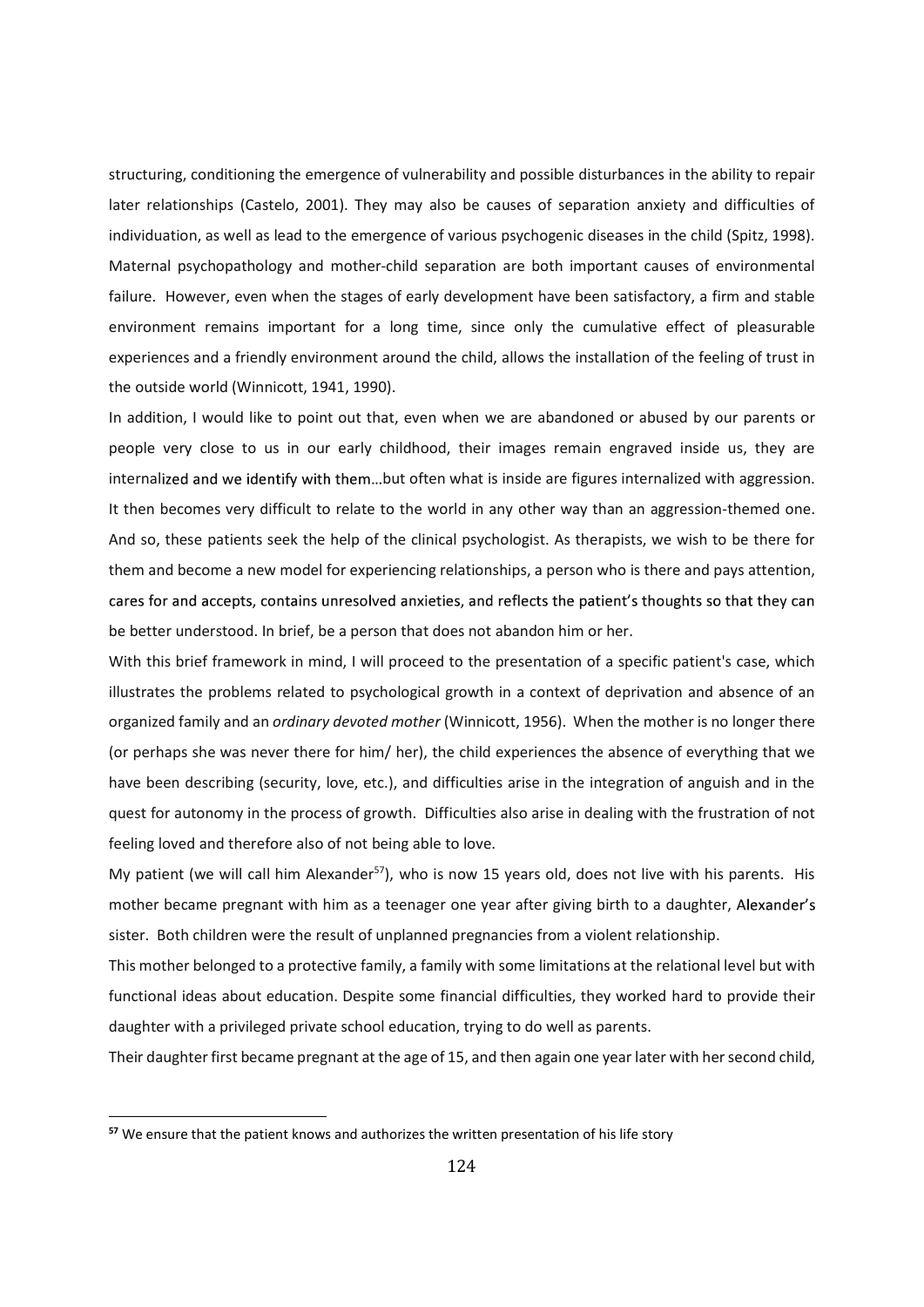Alexander. The mother's partner was also young but a little bit older than her. Her partner was extremely violent and abusive. After the birth of the two children they all lived in the home of Alexander grandparents, who were able to protect their daughter and grandchildren. Soon Alexander's father abandoned the family, becoming absent and visiting them very seldom thereafter. After their father left the home, the two children continued living with their grandparents and their mother. Alexander recalls this period as a very important one in establishing an affective bond between him and his mother. He felt loved by her, in this "phase in which she lived for her children and devoted herself to us ... when she received her paycheck, she spent the money on us first" (reported by the patient in a therapeutic session). I feel that in this period of his life, this child managed to experience a relatively satisfying and organized mother-infant relationship, fundamental for the later structuring of his personality, both affective and empathic, although sometimes explosive and violent.

Soon after Alexander's father left, his mother found another partner who then came to live in his maternal grandparents' house along with Alexander and his sister. Three more children were born, all the result of consecutive unplanned pregnancies. This new partner became the male figure present in Alexander's life and, to some degree, affectively invested. Although he would sometimes "beat and punish him, but without much violence" (reported by the patient in a therapeutic session), he was a paternal figure, who accommodated Alexander's need for identification with a man, adult and present. The grandparents took their daughter and grandchildren in for a long time. They may have sensed their vulnerability and sought to keep the daughter close, perhaps to control her performance as a mother.

This second partner was welcomed, even though he frequently assaulted Alexander´s mother but "very lightly" in Alexander's memory, especially in comparison to the violence he remembered she suffered at the hands of his biological father.

This stepfather was very important to the young man. Alexander told me this beautiful story in a session: "When I went to school, I was very scared. I did not like being in school because I was away from the family and I was scared. One day I had a stomach ache and told the teacher that my stomach hurt. It was close to 3 o'clock in the afternoon and school ended at 3:30 p.m. The teacher told me to go have some tea and that if the pain did not go away, she would then call my caretaker to come get me" (reported by the patient at a therapeutic session). The stomach pain did not pass and his stepfather, who was in charge of the children's education and responsible for picking up Alexander as well as his sister who left school half an hour later than him on a daily basis, was called. On that day, "that half hour was wonderful because I was alone with him. We walked around the school, and we talked. Every day from then on, I had a stomach ache" (reported by the patient in a therapeutic session).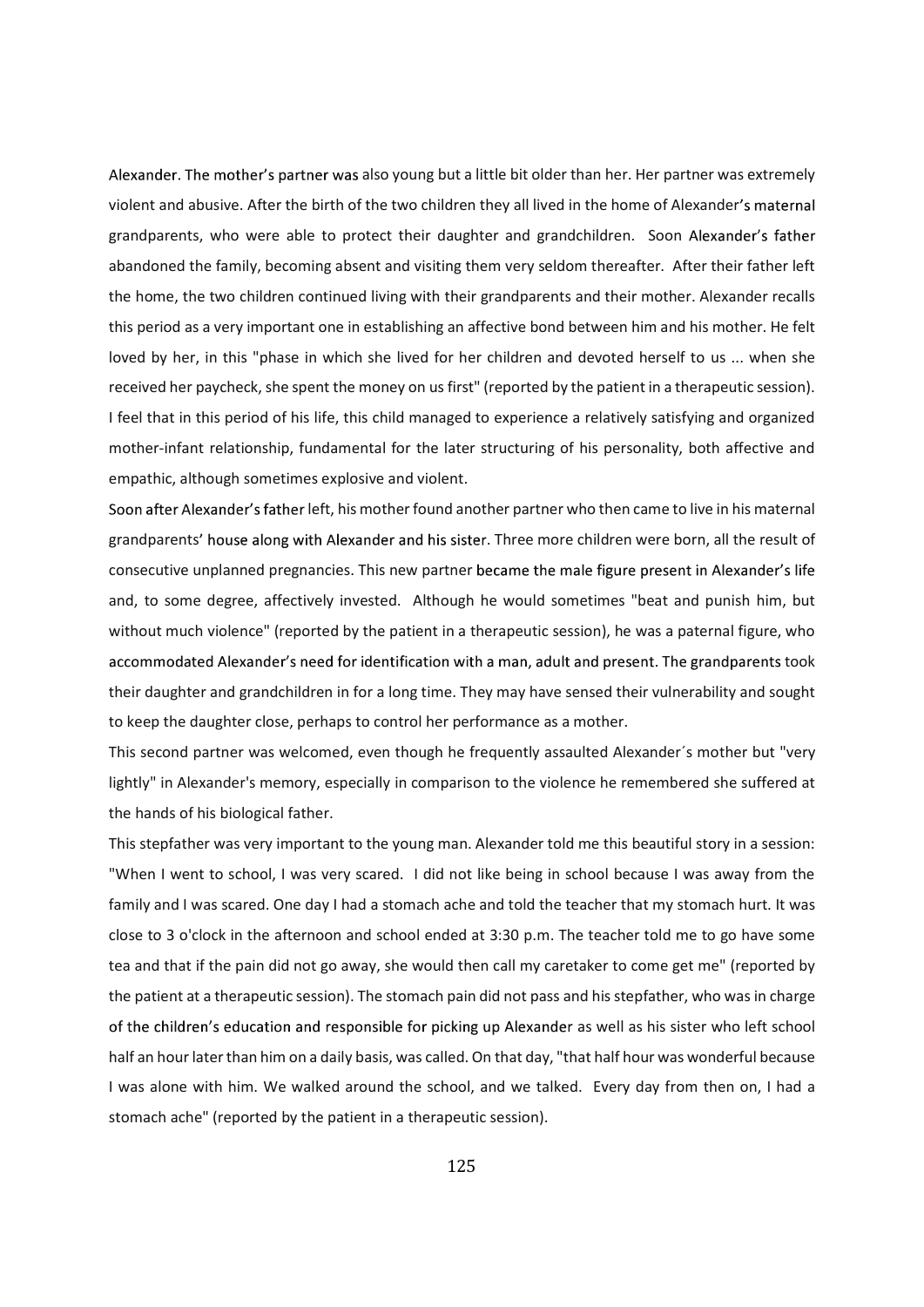This stepfather, who at a certain point had appeared in the life of this young man, showed Alexander a relationship model that he had not previously known and somehow this allowed Alexander to identify with this male figure, who was both caring and available. Unfortunately, this man has also now disappeared from Alexander's life. After some time this "father" (whom he spontaneously began to treat as such) separated from his mother. Alexander was told, "He is not your father. Do not call him father again. He will not come back to visit you because he is not your father" (reported by the patient in a therapeutic session).

This example shows us how in this case, love was never properly valued (and maintained) as necessary for promoting healthy growth. In the life of this (or any) child, it is important to establish a bond of love, a bond that is experienced as permanent and a symbol of solidity and indestructibility.

After a while, this woman got another companion. This man was terribly violent, much more than Alexander's own father. The new partner took them out of the grandparent's house and away from their control. From then on, beginning at the age of ten, Alexander lived (for about a year and a half) with his mother, stepfather and sister, in successively different places, changing houses and schools several times. This man was extremely violent. He beat them a lot, leaving deep marks, although never on the face. He held an obsessive control over the stepchildren. He punished them if they were late when they returned home from school, did not clean their room and the house, did not have good grades at school or dared to verbalize any negative opinions about their daily lives.

Alexander is a young man with many internal resources, one being able, in the therapeutic relationship, to look at his life experiences in detail, with attention, almost with love, as if he intuitively perceived the importance of reviewing all these experiences and thus re-organizing them. In the first session, he was able to tell me, with precision, about his life during this time of escape, the episodes of physical and psychological violence, and the perverse model of family relationships with which he had to compromise. In this sense, he himself now states, he successfully learned to hide his feelings and to maintain the image that everything was all right (despite being immersed in intense suffering) in the schools where he and his sister were at this time. No one ever realized that they were victims of abuse and ill treatment. In the summer of 2014 they came to spend their holidays with their maternal grandparents, and fearing the prospect of returning to their violent home, they were able to reveal their situation. The grandparents reported the situation to the police, and their relationship with the child protection services began. From that moment on, contact between the mother and the children was cut.

The two siblings went to live with their grandparents and Alexander began psychotherapy with me. Our mutual admiration was automatic. Despite his early experiences in an unreliable environment, he had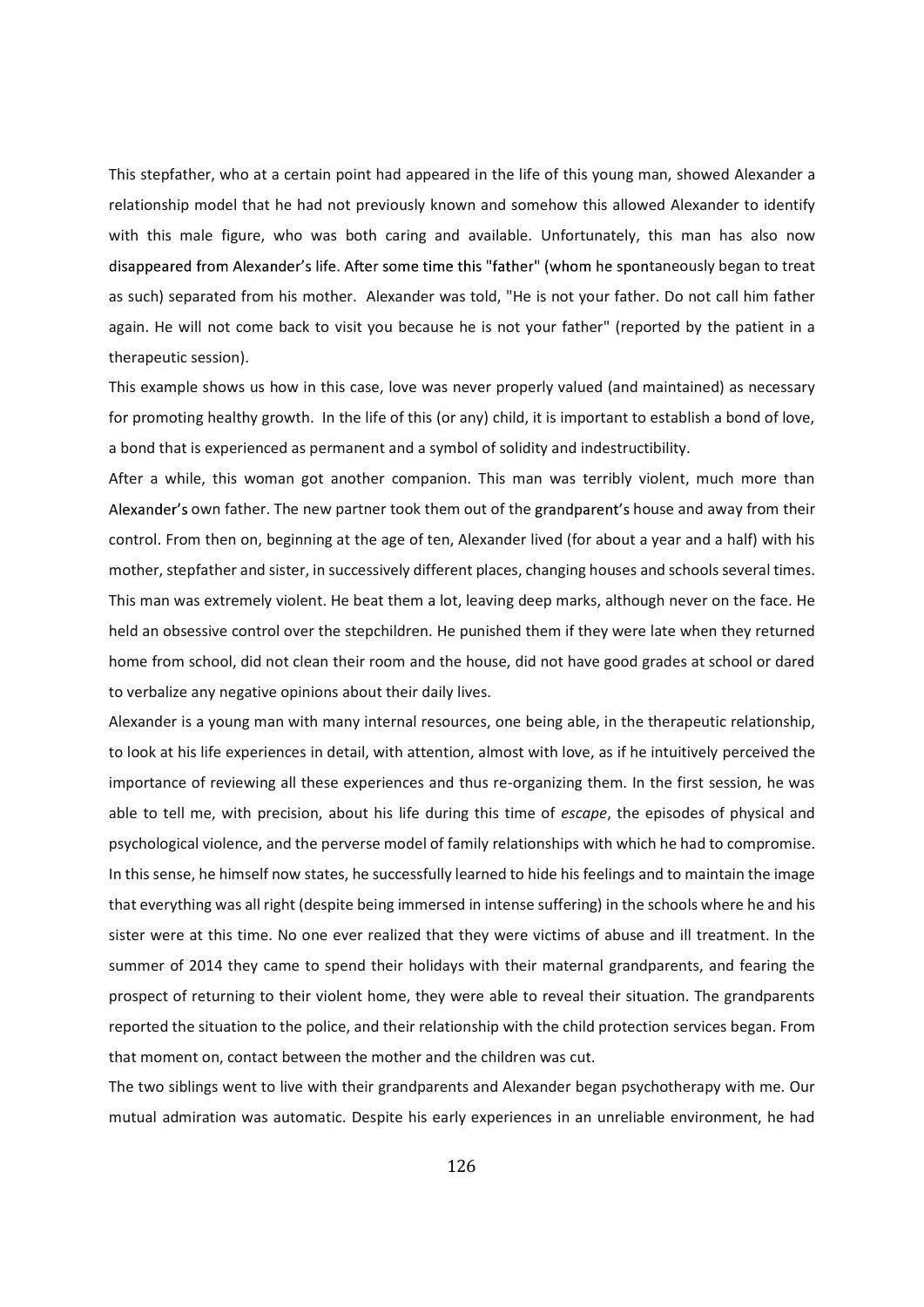developed a capacity for entering an intimate relational space, which has now helped him establish other affective relationships.

However, in his daily life, Alexander still experiences the consequences of the failures of continuity in his early relationships and the sudden loss of love from the Other, conditions brought about by the recurrent abandonments and the various experiences of family/caretaker instability through which he passed, namely the instability of father, stepfather, friends, grandparents and, lastly, his mother.

Affective relations were so unstable in Alexander's life, that he conditioned himself to channel his anger toward the outside world. It seems as if he is testing, to the extremes, the firmness of those who surround him, trying to prove that, finally, whoever is with him will not abandon him. Sometimes, in intense conflicts with the grandparents, the hidden message is a plea for their support, as if he wants them to say, "even though you behave so badly, I will not abandon you - you will not be alone any more, my love for you remains".

As a therapist, I understand this call. At this stage, our path towards repairing his suffering continues. Together, we look at what has already happened, feeling our way into the present by sharing fears, tackling the challenges of abrupt changes, affective storms and threats to his stability. Our therapeutic relationship has been the only constant in Alexander's life in recent years. This is the one area in which he is not alone.

## References

Bowlby, J. (1981). Cuidados Maternos e Saúde Mental. S. Paulo: Martins Fontes.

- Castelo, I. (2001). Calvin e Hobbes ou o limbo das coisas semiesquecidas: Estudo exploratório da posse dos objetos privilegiados da primeira infância. Tese de Mestrado em Psicopatologia e Psicologia Clínica. Lisboa : ISPA,.
- Grolnick, S. (1993). Winnicott, o Trabalho e o Brinquedo: Uma Leitura Introdutória. Porto Alegre: Artes Médicas.
- Masud Khan, M. (1993). Prefácio da Obra. In D.W. Winnicott (Ed.), Textos Selecionados da pediatria à psicanálise (pp. 7-61). Rio de Janeiro: F. Alves.
- Sá, E. (1995). Psicologia dos Pais e do Brincar (2ª ed.). Lisboa: Fim de Século.

Spitz, R. (1998). O Primeiro Ano de Vida (2ª ed.). S. Paulo: Martins Fontes.

- Winnicott, D.W. (1941). A observação de bebés em uma situação estabelecida. In D.W. Winnicott (1993), Textos Selecionados - Da Pediatria à Psicanálise (pp. 139-164). Rio de Janeiro: F. Alves.
- Winnicott, D.W. (1956). Preocupação materna primária. In D.W. Winnicott (1993), Textos Selecionados -Da Pediatria à Psicanálise (pp. 491-498). Rio de Janeiro: F. Alves.
- Winnicott, D.W. (1958). O primeiro ano de vida. Conceções modernas do desenvolvimento emocional. In D.W. Winnicott (1997), A Família e o Desenvolvimento Individual (pp. 3-20). S. Paulo: Martins Fontes.
- Winnicott, D. (1970). Individuation. In C. Winnicott, R. Shepherd & M. Davis (Eds)(1989), D.W. Winnicott: Psycho-analytic Explorations (pp. 284-288). London: Karnac Books.